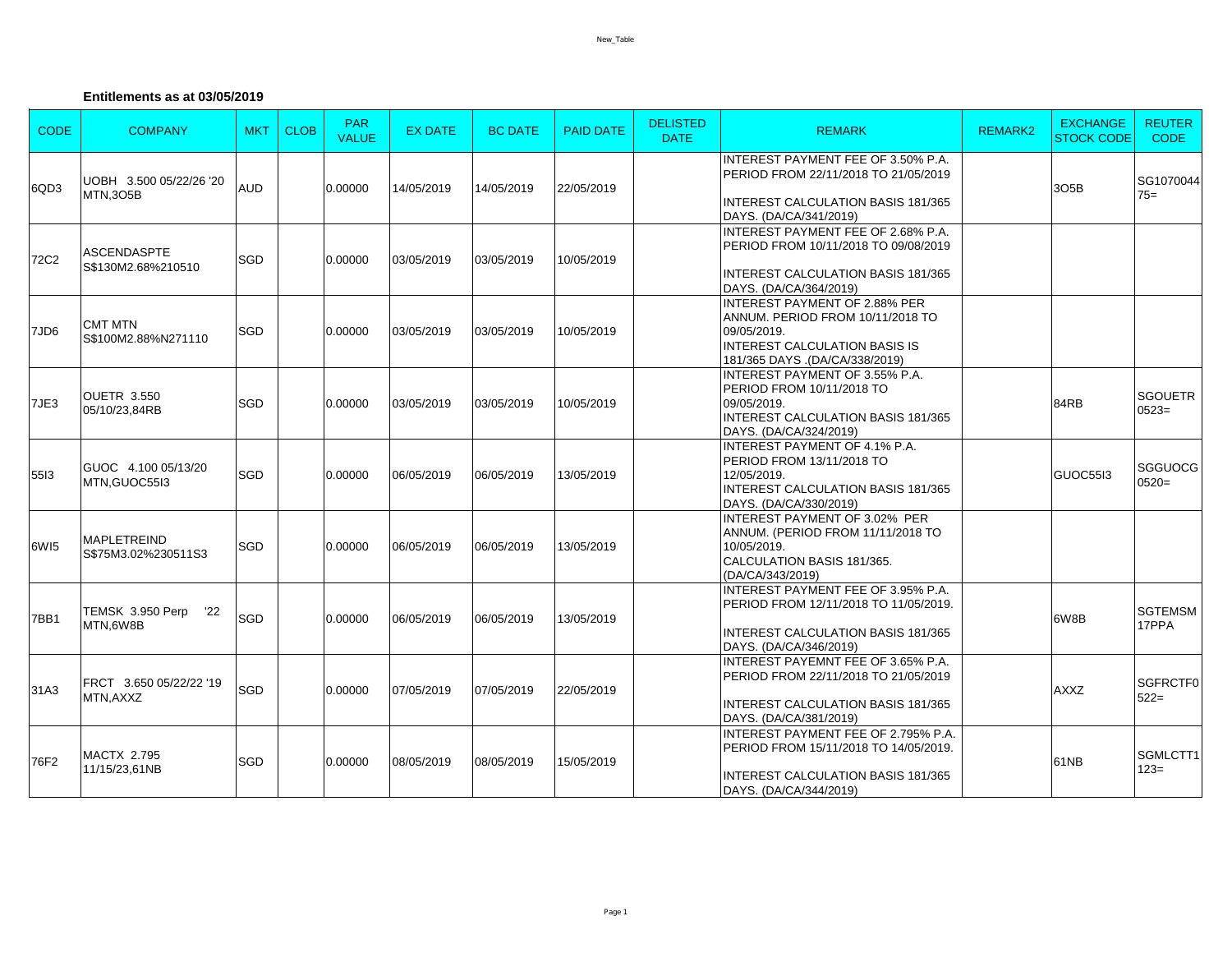New\_Table

| 7T14             | SP<br>POWERASSETS\$75M4.39<br>%N190515        | <b>SGD</b>  | 0.00000 | 08/05/2019 | 08/05/2019 | 15/05/2019 | <b>INTEREST &amp; REDMEPTION PAYMENT OF</b><br>4.39% P.A. PERIOD FROM 15/11/2018 TO<br>14/05/2019.<br><b>INTEREST CALCULATION BASIS 181/365</b><br>DAYS. (DA/CA/379/2019) |                      |
|------------------|-----------------------------------------------|-------------|---------|------------|------------|------------|---------------------------------------------------------------------------------------------------------------------------------------------------------------------------|----------------------|
| 7T <sub>15</sub> | <b>SP</b><br>POWERASSETS\$75M4.76<br>%N240515 | <b>ISGD</b> | 0.00000 | 08/05/2019 | 08/05/2019 | 15/05/2019 | <b>INTEREST PAYMENT OF 4.76% P.A.</b><br>PERIOD FROM 15/11/2018 TO 14/05/2019.<br><b>INTEREST CALCULATION BASIS 181/365</b><br>DAYS. (DA/CA/380/2019)                     |                      |
| 6QC8             | ASCENDASREIT<br>S\$75M2.5%N190516             | <b>SGD</b>  | 0.00000 | 09/05/2019 | 09/05/2019 | 16/05/2019 | IINTEREST PAYMENT OF 2.50% P.A.<br>PERIOD FROM 16/11/2018 TO<br>15/05/2019.<br><b>INTEREST CALCULATION BASIS 181/365</b><br>DAYS. (DA/CA/347/2019)                        |                      |
| 7JE9             | PACIL 8.500 11/16/20<br>MTN,84WB              | SGD         | 0.00000 | 09/05/2019 | 09/05/2019 | 16/05/2019 | INTEREST PAYMENT OF 8.50% P.A.<br>PERIOD FROM 16/11/2018 TO<br>15/05/2019.<br>84WB<br><b>INTEREST CALCULATION BASIS 181/365</b><br>DAYS. (DA/CA/329/2019)                 | SGPACIL1<br>$120 =$  |
| 76F4             | SIAL 3.130 11/17/26<br>MTN.SIAL76F4           | SGD         | 0.00000 | 10/05/2019 | 10/05/2019 | 17/05/2019 | <b>INTEREST PAYMENT OF 3.13% P.A.</b><br>PERIOD FROM 17/11/2018 TO 16/05/2019.<br>SIAL76F4<br><b>INTEREST CALCULATION BASIS 181/365</b><br>DAYS. (DA/CA/378/2019)         | SGSIAL112<br>$6=$ R  |
| 7JE8             | <b>SMRTCAP</b><br>S\$300M1.6%N201117          | SGD         | 0.00000 | 10/05/2019 | 10/05/2019 | 17/05/2019 | <b>INTEREST PAYMENT FEE OF 1.60% P.A.</b><br>PERIOD FROM 17/11/2018 TO 16/05/2019<br><b>INTEREST CALCULATION BASIS 181/365</b><br>DAYS. (DA/CA/323/2019)                  |                      |
| 6QD7             | AACIREITMTNS\$50M3.8%<br>N190521S3            | SGD         | 0.00000 | 13/05/2019 | 13/05/2019 | 21/05/2019 | IINTEREST PAYMENT FEE OF 3.80% P.A.<br>PERIOD FROM 21/11/2018 TO 20/05/2019.<br><b>INTEREST CALCULATION BASIS 181/365</b><br>DAYS. (DA/CA/318/2019)                       |                      |
| 7JG5             | HDB 2.250 11/21/24<br>MTN,85MB                | <b>SGD</b>  | 0.00000 | 13/05/2019 | 13/05/2019 | 21/05/2019 | <b>INTEREST PAYMENT OF 2.25% P.A.</b><br>PERIOD FROM 21/11/2018 TO<br>20/05/2019.<br>85MB<br><b>INTEREST CALCULATION BASIS 181/362</b><br>DAYS. (DA/CA/356/2019)          | SGHDB112<br>$4 = RR$ |
| 31B3             | OXHL 5.150 05/18/20<br>MTN, BTNZ              | SGD         | 0.00000 | 13/05/2019 | 13/05/2019 | 21/05/2019 | <b>INTEREST PAYMENT OF 5.15% P.A.</b><br>PERIOD FROM 18/11/2018 TO 16/05/2019.<br><b>BTNZ</b><br><b>INTEREST CALCULATION BASIS 181/365</b><br>DAYS. (DA/CA/334/2019)      | SGOXHL05<br>$20 = R$ |
| 7T16             | SP<br>POWERASSET\$100M5.07<br>%N290518        | <b>SGD</b>  | 0.00000 | 13/05/2019 | 13/05/2019 | 21/05/2019 | <b>INTEREST PAYMENT OF 5.07% P.A.</b><br>PERIOD FROM 18/11/2018 TO 17/05/2019.<br><b>INTEREST CALCULATION BASIS 181/365</b><br>DAYS. (DA/CA/384/2019)                     |                      |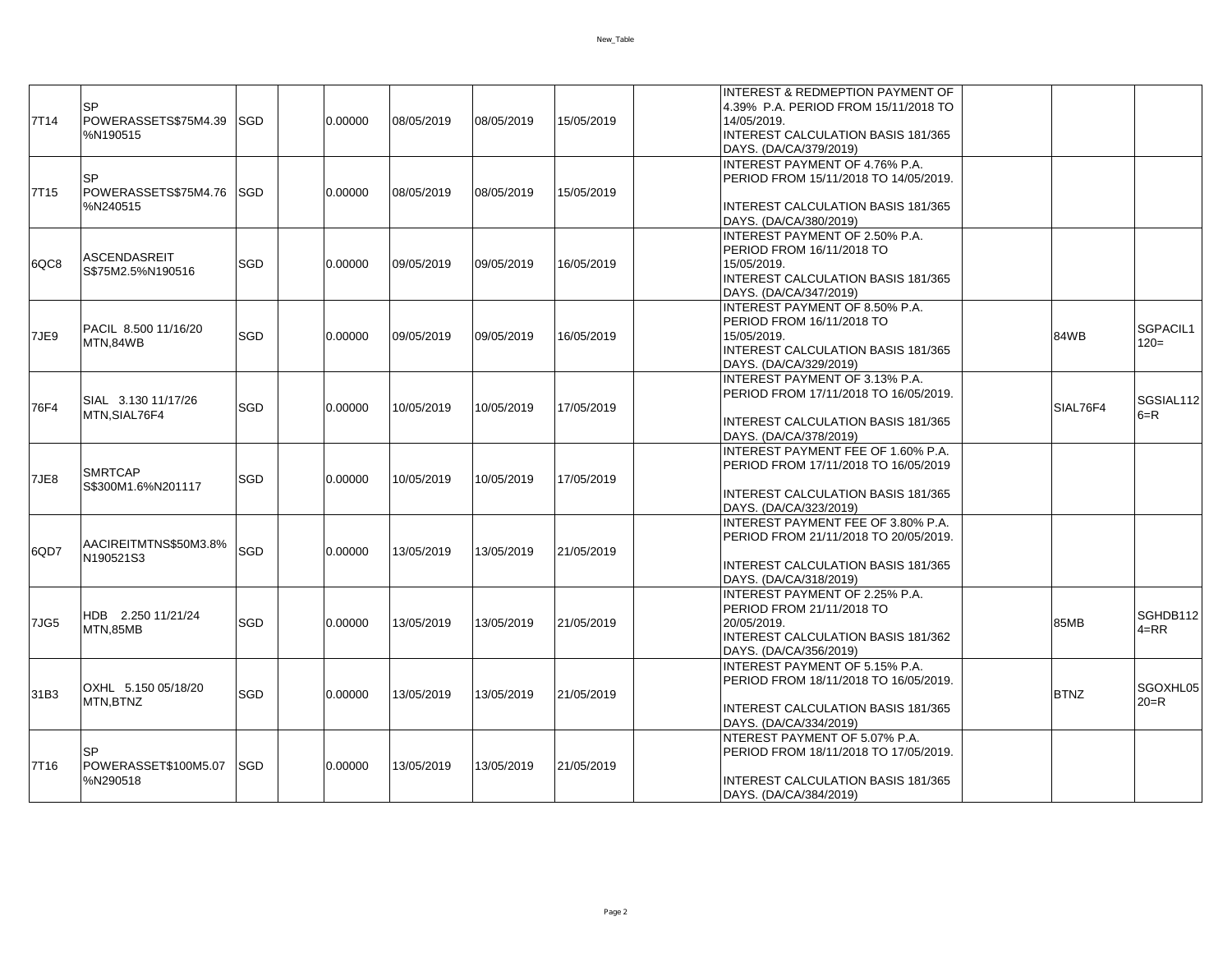| 72C9 | UOBH 4.000 Perp<br>'21<br>FRN.4C4B         | SGD         | 0.00000 | 13/05/2019 | 13/05/2019 | 21/05/2019 | INTEREST PAYMENT OF 4% P.A. PERIOD<br>FROM 18/11/2018 TO 17/05/2019.<br>4C4B<br>INTEREST CALCULATION BASIS 181/365<br>DAYS. (DA/CA/345/2019)                            | SGUOBH1<br>$6PP=R$        |
|------|--------------------------------------------|-------------|---------|------------|------------|------------|-------------------------------------------------------------------------------------------------------------------------------------------------------------------------|---------------------------|
| 5817 | UOBH 4.750 Perp<br>'19<br>FRN.2M1B         | SGD         | 0.00000 | 13/05/2019 | 13/05/2019 | 21/05/2019 | <b>INTEREST PAYMENT OF 4.75% PER</b><br>ANNUM. PERIOD FROM 19/11/2018 TO<br>18/05/2019.<br>2M1B<br>CALCULATION BASIS IS 181/365 DAYS<br>(DA/CA/357/2019).               | SGUOBH1<br>$3PPA=$        |
| 76F5 | HDB 2.220 11/22/21<br>MTN,61QB             | SGD         | 0.00000 | 14/05/2019 | 14/05/2019 | 22/05/2019 | INTEREST PAYMENT OF 2.22% P.A.<br>PERIOD FROM 22/11/2018 TO<br>21/05/2019.<br>61QB<br><b>INTEREST CALCULATION BASIS 181/362</b><br>DAYS. (DA/CA/359/2019)               | SGHDB112<br>$1 = RR$      |
| 6ZJ0 | ASCOTTRMTNS\$200M<br>4.205%N221123         | <b>SGD</b>  | 0.00000 | 15/05/2019 | 15/05/2019 | 23/05/2019 | <b>INTEREST PAYMENT FEE OF 4.205% P.A.</b><br>PERIOD FROM 23/11/2018 TO 22/05/2019.<br><b>INTEREST CALCULATION BASIS 181/365</b><br>DAYS. (DA/CA/342/2019)              |                           |
| 6UI1 | KEPPELLANDS\$100M2.83<br>%N201124          | SGD         | 0.00000 | 16/05/2019 | 16/05/2019 | 24/05/2019 | <b>INTEREST PAYMENT OF 2.83% P.A.</b><br>PERIOD FROM 24/11/2018 TO 23/05/2019<br>NTEREST CALCULATION BASIS 181/365<br>DAYS. (DA/CA/365/2019)                            |                           |
| 7CF3 | HDB 2.350 05/25/27<br>MTN.71RB             | SGD         | 0.00000 | 17/05/2019 | 17/05/2019 | 27/05/2019 | <b>INTEREST PAYMENT OF 2.35% P.A.</b><br>PERIOD FROM 25/11/2018 TO<br>24/05/2019.<br><b>71RB</b><br><b>INTEREST CALCULATION BASIS 181/362</b><br>DAYS. (DA/CA/366/2019) | SGHDB052<br>$7 = RR$      |
| 6XB0 | <b>HOTELPROP</b><br>S\$65M3.85%N210527S37  | <b>SGD</b>  | 0.00000 | 17/05/2019 | 17/05/2019 | 27/05/2019 | INTEREST PAYMENT OF 3.85% P.A.<br>PERIOD FROM 27/11/2018 TO<br>26/05/2019.<br><b>INTEREST CALCULATION BASIS 181/365</b><br>DAYS. (DA/CA/385/2019)                       |                           |
| 72D0 | MAPL 4.180 Perp<br>'21<br>FRN,4C5B         | SGD         | 0.00000 | 17/05/2019 | 17/05/2019 | 27/05/2019 | <b>INTEREST PAYMENT OF 4.18% P.A.</b><br>PERIOD FROM 25/11/2018 TO24/05/2019.<br>4C5B<br>INTEREST CALCULATION BASIS 181/365<br>DAYS. (DA/CA/362/2019)                   | SGMAPL16<br>$PP=R$        |
| 7W41 | <b>SP</b><br>POWERAS\$500M3.06%N2<br>00527 | <b>ISGD</b> | 0.00000 | 17/05/2019 | 17/05/2019 | 27/05/2019 | <b>INTEREST PAYMENT OF 3.06% P.A.</b><br>PERIOD FROM 27/11/2018 TO 26/05/2019.<br><b>INTEREST CALCULATION BASIS 181/365</b><br>DAYS. (DA/CA/383/2019)                   |                           |
| 6XA5 | STHL 3.400 05/26/23<br>MTN.29WB            | SGD         | 0.00000 | 17/05/2019 | 17/05/2019 | 27/05/2019 | INTEREST PAYMENT FEE OF 3.40% P.A.<br>PERIOD FROM 26/11/2018 TO 25/05/2019<br>29WB<br><b>INTEREST CALCULATION BASIS 181/365</b><br>DAYS. (DA/CA/375/2019)               | <b>SGHSBAR</b><br>$0523=$ |